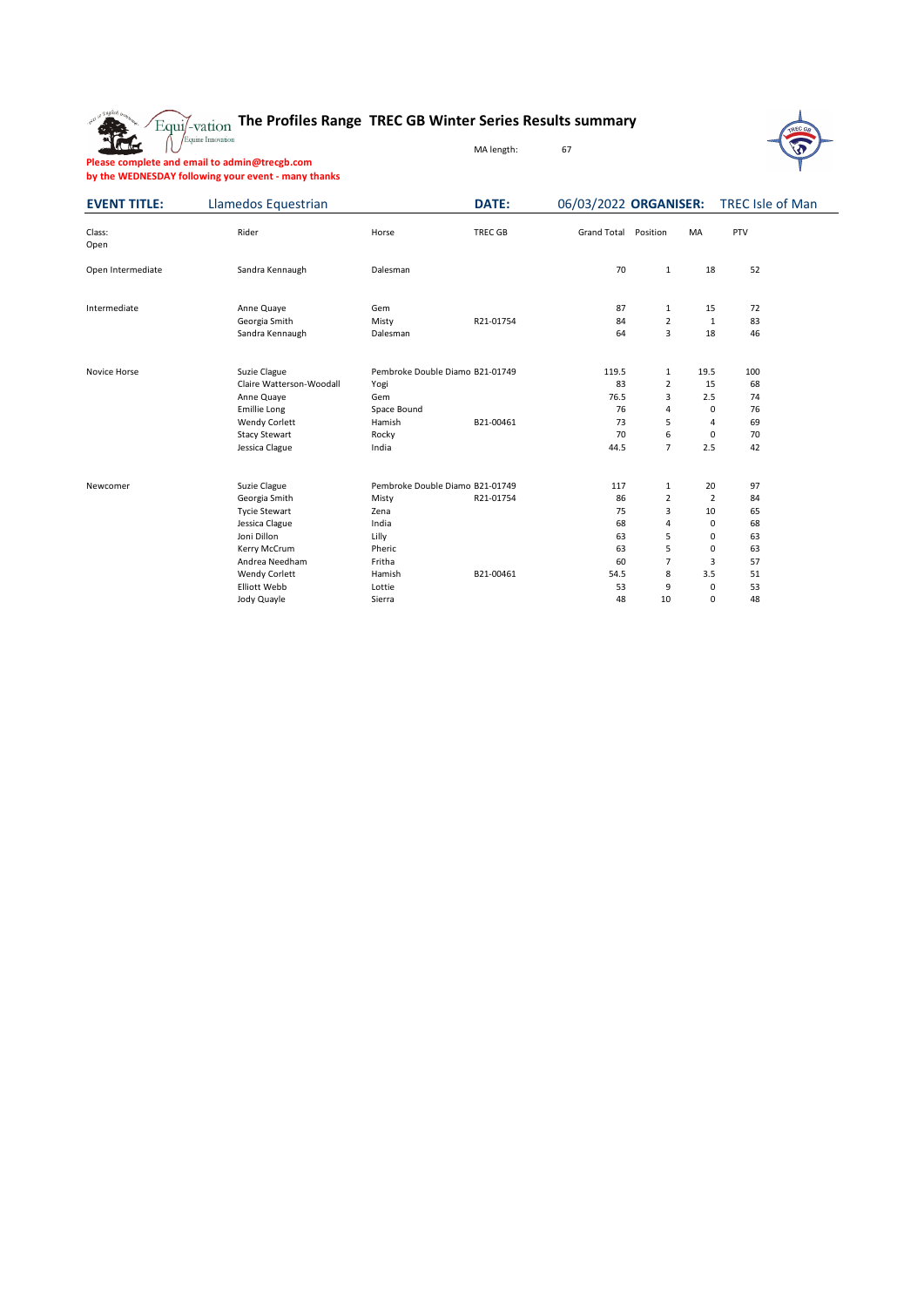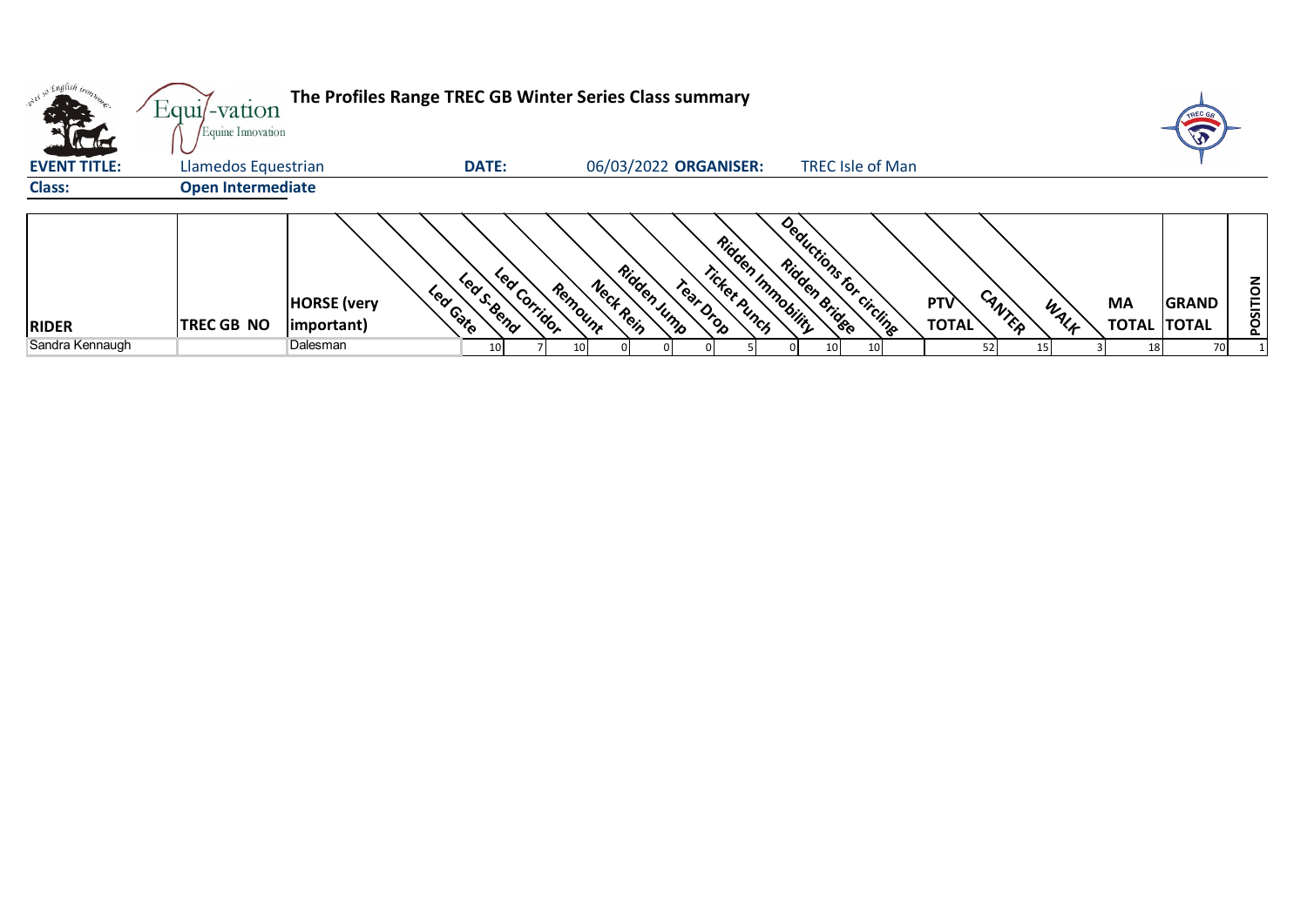| <b>AC ALC</b>       | Equi/-vation<br>Equine Innovation | The Profiles Range TREC GB Winter Series Class summary |                              |          |                          |                                                |                         |    |                     |          |      |    | A                                  |          |
|---------------------|-----------------------------------|--------------------------------------------------------|------------------------------|----------|--------------------------|------------------------------------------------|-------------------------|----|---------------------|----------|------|----|------------------------------------|----------|
| <b>EVENT TITLE:</b> | Llamedos Equestrian               |                                                        | <b>DATE:</b>                 |          | 06/03/2022 ORGANISER:    |                                                | <b>TREC Isle of Man</b> |    |                     |          |      |    |                                    |          |
| <b>Class:</b>       | Intermediate                      |                                                        |                              |          |                          |                                                |                         |    |                     |          |      |    |                                    |          |
| <b>RIDER</b>        | <b>TREC GB NO</b>                 | Lear Gate<br><b>HORSE</b> (very<br>important)          | Lear Corridor<br>Lea S. Bend | Remount  | Ridden Jump<br>Neck Rein | Ridden Immobility<br>Ticket Punch<br>Tear Drop | Deductions for circling |    | PTV<br><b>TOTAL</b> | CANTER   | WALK | МA | <b>GRAND</b><br><b>TOTAL TOTAL</b> | POSITION |
| Anne Quaye          |                                   | Gem                                                    | 10                           |          |                          |                                                | 10 <sub>1</sub>         | 10 |                     | 72<br>15 |      |    | 87                                 |          |
| Georgia Smith       | R21-01754                         | Misty                                                  |                              | 10<br>10 | 10                       |                                                | 10                      | 10 |                     | 83       |      |    | 84                                 |          |
| Sandra Kennaugh     |                                   | Dalesman                                               | 10                           | 10       | 10                       |                                                |                         | 10 |                     | 15       |      |    | 64                                 |          |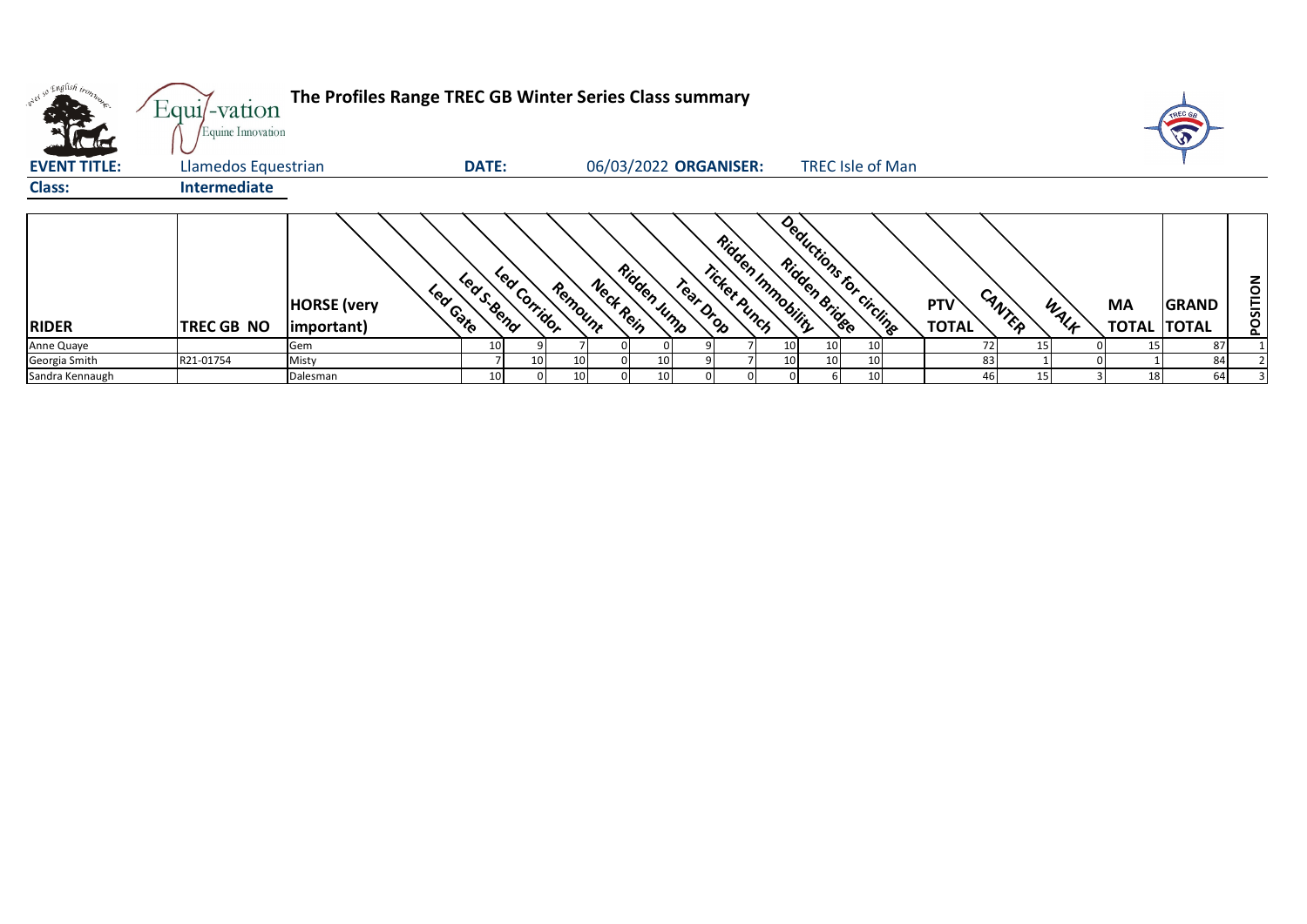| w <sup>ed 50</sup> English trong   | Equi/-vation<br>Equine Innovation | The Profiles Range TREC GB Winter Series Class summary |                           |         |                       |             |                 |              |                   |                                   |                            |                 |     |                    | TREC GA<br><b>S</b>          |          |
|------------------------------------|-----------------------------------|--------------------------------------------------------|---------------------------|---------|-----------------------|-------------|-----------------|--------------|-------------------|-----------------------------------|----------------------------|-----------------|-----|--------------------|------------------------------|----------|
| <b>EVENT TITLE:</b>                | Llamedos Equestrian               |                                                        | <b>DATE:</b>              |         | 06/03/2022 ORGANISER: |             |                 |              |                   | <b>TREC Isle of Man</b>           |                            |                 |     |                    |                              |          |
| <b>Class:</b>                      | <b>Novice Horse</b>               |                                                        |                           |         |                       |             |                 |              |                   |                                   |                            |                 |     |                    |                              |          |
| <b>RIDER</b>                       | TREC GB NO                        | HORSE (very important)                                 | Lea Corridor<br>Leas Bend | Remount | Neck Rein             | Ridden Jump | Treat Drop      | Ticket Punch | Ridden Inmobility | Deductions for circlings          | <b>PTV</b><br><b>TOTAL</b> | CANTER<br>WALK  |     | MA<br><b>TOTAL</b> | <b>GRAND</b><br><b>TOTAL</b> | POSITION |
| Suzie Clague                       | B21-01749                         | Pembroke Double Diamond                                | 10<br>10                  | 10      | 10 <sub>1</sub>       | 10          | 10 <sup>1</sup> | 10           | 10                | 10<br>10 <sup>1</sup>             | 100                        | 15 <sup>1</sup> | 4.5 | 19.5               | 119.5                        |          |
| Claire Watterson-Woodall           |                                   | Yogi                                                   | 10                        |         |                       |             | 10              |              | 10                | 10                                | 68                         | 15              |     | 15                 | 83                           |          |
| Emillie Long                       |                                   | Space Bound                                            | 10                        |         |                       |             |                 |              | 10                | 10<br>9                           | 78<br>74                   |                 |     | 2.5                | 78<br>76.5                   |          |
| Anne Quaye<br><b>Wendy Corlett</b> | B21-00461                         | Gem<br>Hamish                                          | 10<br>10                  | 10      |                       |             | 10 <sub>1</sub> |              | 10<br>10          | 10<br>10<br>10 <sup>1</sup><br>10 | 72                         |                 | 2.5 |                    | 76                           |          |
| <b>Stacy Stewart</b>               |                                   | Rocky                                                  | 10                        | 10      |                       |             | 10              |              | 10                | 10                                | 70                         |                 |     |                    | 70                           |          |
| Jessica Clague                     |                                   | India                                                  | 10                        |         |                       |             |                 |              | 10                | 10 <sup>1</sup>                   | 44                         |                 | 2.5 | 2.5                | 46.5                         |          |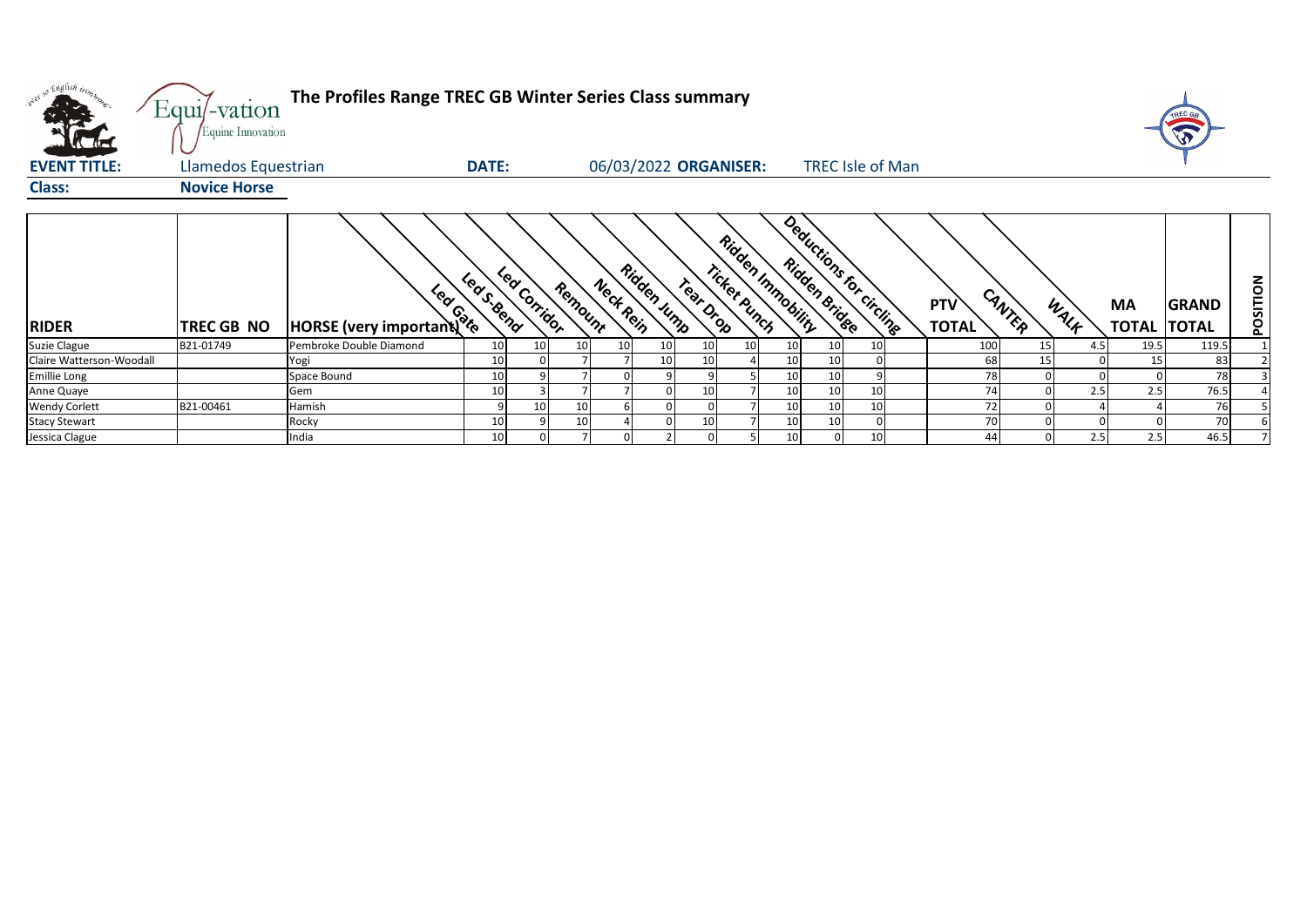| what so English bronze. | Equi/-vation<br>Equine Innovation | The Profiles Range TREC GB Winter Series Class summary |                 |              |         |                 |                 |           |                                   |                 |                |                         |                            |        |      |                    |                              |          |
|-------------------------|-----------------------------------|--------------------------------------------------------|-----------------|--------------|---------|-----------------|-----------------|-----------|-----------------------------------|-----------------|----------------|-------------------------|----------------------------|--------|------|--------------------|------------------------------|----------|
| <b>EVENT TITLE:</b>     | Llamedos Equestrian               |                                                        | <b>DATE:</b>    |              |         |                 |                 |           | 06/03/2022 ORGANISER:             |                 |                | <b>TREC Isle of Man</b> |                            |        |      |                    |                              |          |
| <b>Class:</b>           | <b>Newcomer</b>                   |                                                        |                 |              |         |                 |                 |           |                                   |                 |                |                         |                            |        |      |                    |                              |          |
| <b>RIDER</b>            | <b>TREC GB NO</b>                 | Lear Gate<br><b>HORSE</b> (very important)             | Leas. Bend      | Led Corridor | Remount | Neck Rein       | Ridden Jump     | Tear Drop | Ridden Inmobility<br>Ticket punch |                 | Ridden Bridge  | Deductions for circline | <b>PTV</b><br><b>TOTAL</b> | CANTER | WALK | MA<br><b>TOTAL</b> | <b>GRAND</b><br><b>TOTAL</b> | POSITION |
| Suzie Clague            | B21-01749                         | Pembroke Double Diamond                                | 10              |              | 10      | 10 <sup>1</sup> | 10 <sup>1</sup> | 10        | 10                                | 10              | 10             | 10 <sup>1</sup>         | 97                         |        | 15   | 20                 | 117                          |          |
| Georgia Smith           | R21-01754                         | Misty                                                  |                 |              |         |                 | 10 <sup>1</sup> | 10        |                                   | 10              | 10             | 10                      | 84                         |        |      |                    | 86                           |          |
| <b>Tycie Stewart</b>    |                                   | Zena                                                   | 10              |              |         |                 |                 | 10        |                                   | 10              | 10             | $\Omega$                | 65                         | 6.5    | 3.5  | 10                 | 75                           |          |
| Jessica Clague          |                                   | India                                                  | 10              |              |         | 10              |                 |           |                                   | 10              | 10             | 10                      | 70                         |        |      |                    | 70                           |          |
| Joni Dillon             |                                   | Lilly                                                  | 10              | 10           | 10      |                 |                 | 10        |                                   |                 | $\Omega$       | 10                      | 66                         |        |      |                    | 66                           |          |
| Kerry McCrum            |                                   | Pheric                                                 | 10              |              |         |                 |                 |           |                                   | 10              |                | 10                      | 63                         |        |      |                    | 63                           |          |
| Andrea Needham          |                                   | Fritha                                                 | 10              |              |         |                 |                 | 10        |                                   |                 | 10             |                         | 57                         |        |      |                    | 60                           |          |
| Elliott Webb            |                                   | Lottie                                                 |                 | 10           |         |                 |                 | 10        |                                   |                 |                | 10                      | 55                         |        |      |                    | 55                           |          |
| <b>Wendy Corlett</b>    | B21-00461                         | Hamish                                                 | 10              |              |         |                 |                 |           |                                   | 10              | 10             | 10                      | 47                         |        | 3.5  | 3.5                | 50.5                         |          |
| Jody Quayle             |                                   | Sierra                                                 | 10 <sup>1</sup> |              |         | 10 <sup>1</sup> | 6               |           |                                   | 10 <sup>°</sup> | $\overline{0}$ | $\mathbf 0$             | 50                         |        | 0    |                    | 50                           | 10       |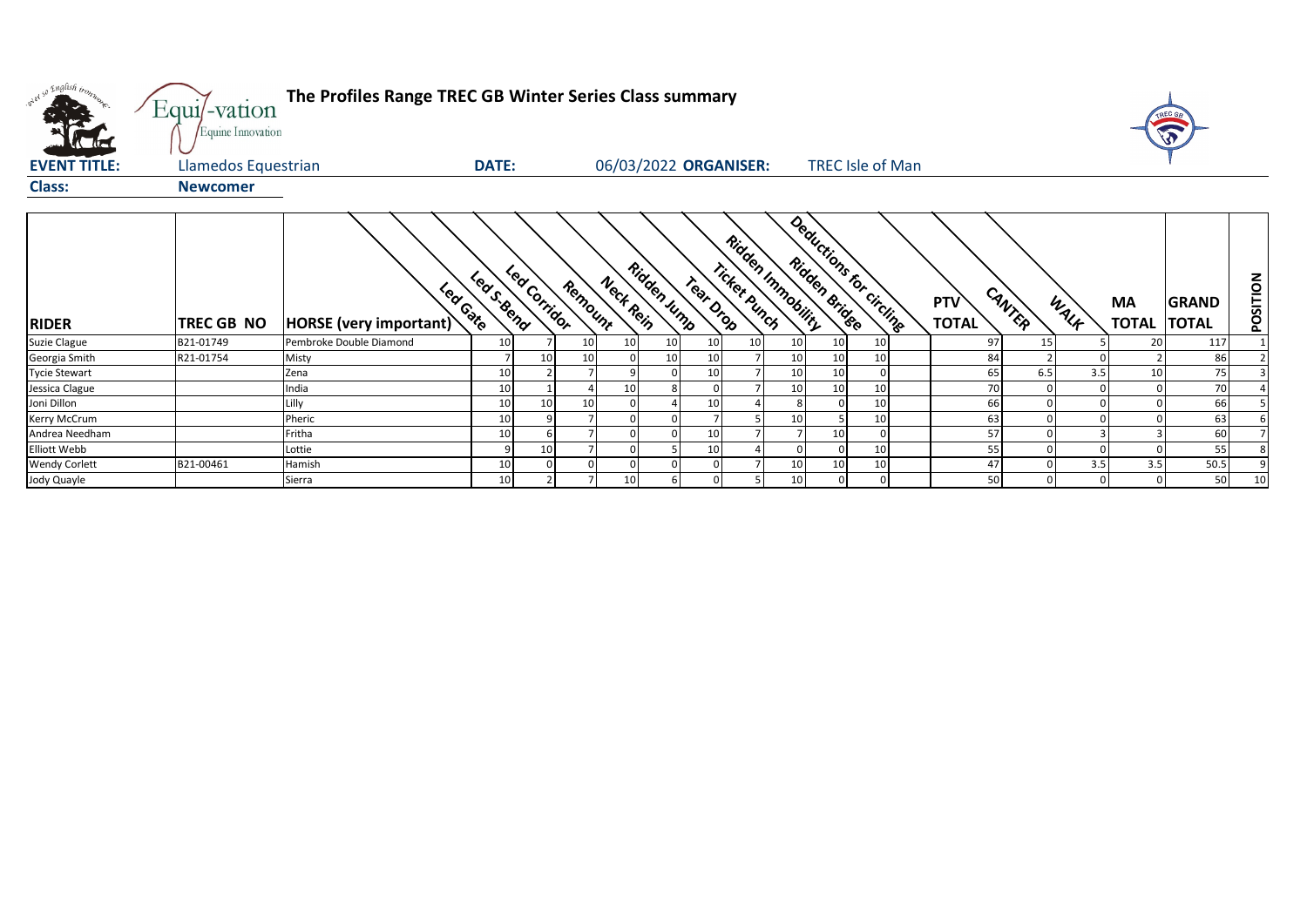| TREC GB             |                     | <b>TREC GB Winter Series Class summary</b> |                         |              |         |                       |             |           |              |                   |                                          |                         |                     |        |      |                          |              |                 |
|---------------------|---------------------|--------------------------------------------|-------------------------|--------------|---------|-----------------------|-------------|-----------|--------------|-------------------|------------------------------------------|-------------------------|---------------------|--------|------|--------------------------|--------------|-----------------|
| <b>EVENT TITLE:</b> | Llamedos Equestrian |                                            | <b>DATE:</b>            |              |         | 06/03/2022 ORGANISER: |             |           |              |                   |                                          | <b>TREC Isle of Man</b> |                     |        |      |                          |              |                 |
| <b>Class:</b>       | <b>Pairs</b>        |                                            |                         |              |         |                       |             |           |              |                   |                                          |                         |                     |        |      |                          |              |                 |
| <b>RIDER</b>        | <b>TREC GB NO</b>   | <b>HORSE</b> (very important)              | Leas Seena<br>Lear Gate | Lea Corridor | Remount | Neck Rein             | Ridden Jump | Tear Drop | Ticket Punch | Ridden Inmobility | Deductions for circline<br>Ridden Bridge |                         | PTV<br><b>TOTAL</b> | CANTER | WALK | МA<br><b>TOTAL TOTAL</b> | <b>GRAND</b> | <b>POSITION</b> |
| Joni & Connie       |                     |                                            | 10                      |              |         |                       |             |           |              |                   | 10                                       |                         |                     | 76     |      |                          | 90           |                 |
| Andrea & Kerry      |                     |                                            | 10                      |              |         |                       |             |           |              | 10                |                                          |                         |                     | 73     |      |                          | 73           |                 |
| Claire & Chris      |                     |                                            | 10                      |              |         |                       |             |           |              | 10 <sub>1</sub>   |                                          |                         |                     | 55     | 15   | 15                       | 70           |                 |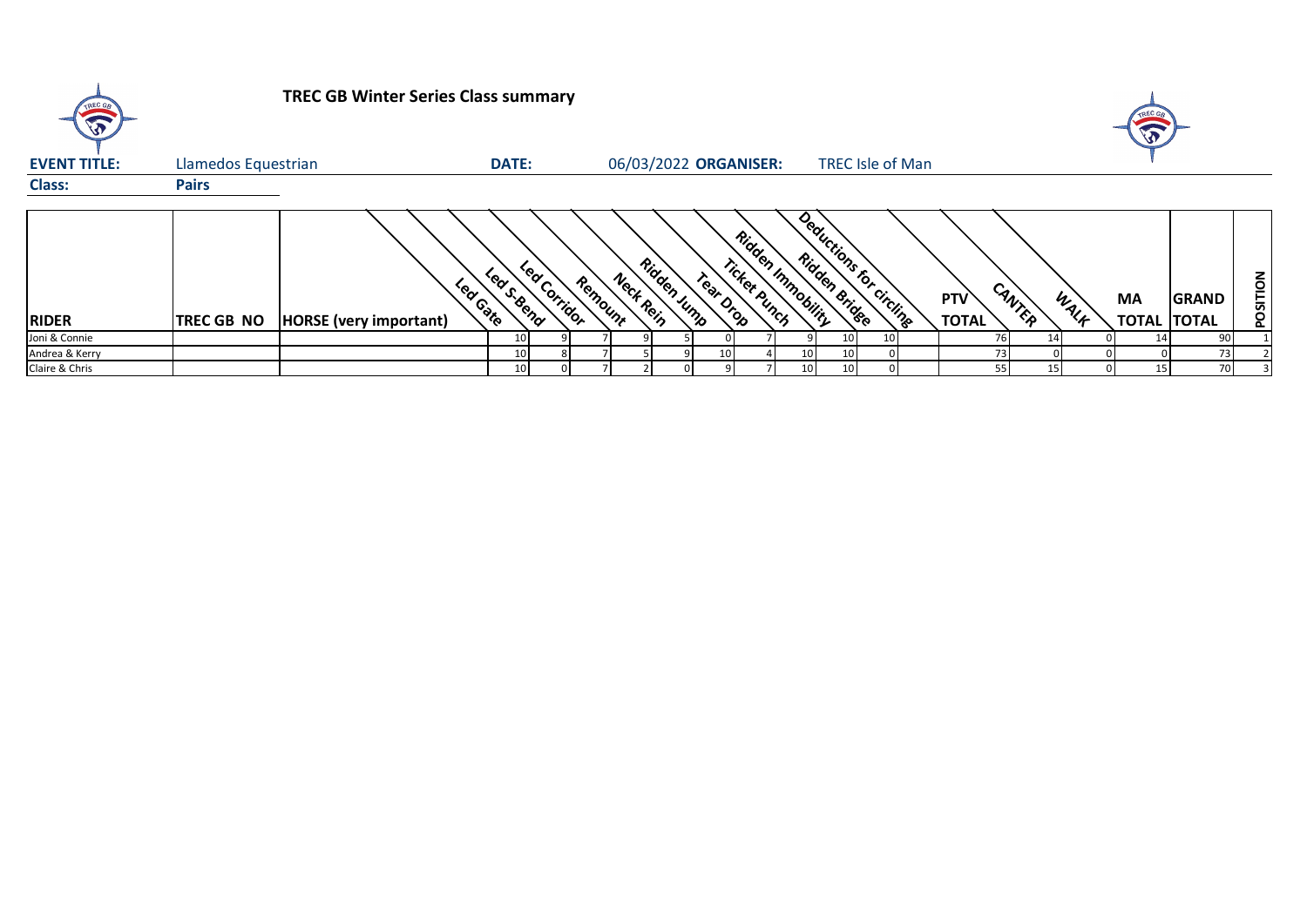| TREC GR              |                     | <b>TREC GB Winter Series Class summary</b> |                            |         |           |                       |                           |                          |               |                         |                               |      |                          |              |          |
|----------------------|---------------------|--------------------------------------------|----------------------------|---------|-----------|-----------------------|---------------------------|--------------------------|---------------|-------------------------|-------------------------------|------|--------------------------|--------------|----------|
| <b>EVENT TITLE:</b>  | Llamedos Equestrian |                                            | <b>DATE:</b>               |         |           | 06/03/2022 ORGANISER: |                           |                          |               | <b>TREC Isle of Man</b> |                               |      |                          |              |          |
| <b>Class:</b>        | <b>Starter</b>      |                                            |                            |         |           |                       |                           |                          |               |                         |                               |      |                          |              |          |
| <b>RIDER</b>         | <b>TREC GB NO</b>   | Lear Gate<br><b>HORSE</b> (very important) | Led Corridor<br>Lears Bend | Remount | Neck Rein | Ridden Jump           | Ticket Punch<br>Tear Drop | <b>Ridden Immobility</b> | Ridden Bridge | Deductions for citing   | CANTER<br>PTV<br><b>TOTAL</b> | WALK | MA<br><b>TOTAL TOTAL</b> | <b>GRAND</b> | POSITION |
| <b>Emillie Long</b>  |                     | Space Bound                                |                            |         |           |                       |                           |                          | 10            |                         |                               |      |                          | 75           |          |
| Elliott Webb         |                     | Lottie                                     |                            |         |           |                       |                           |                          | 10            |                         | 61                            |      |                          | 61           |          |
| <b>Chris Brookes</b> |                     | Yogi                                       |                            |         |           |                       |                           |                          | 10<br>10      |                         | ΔΔ                            |      |                          | 44           |          |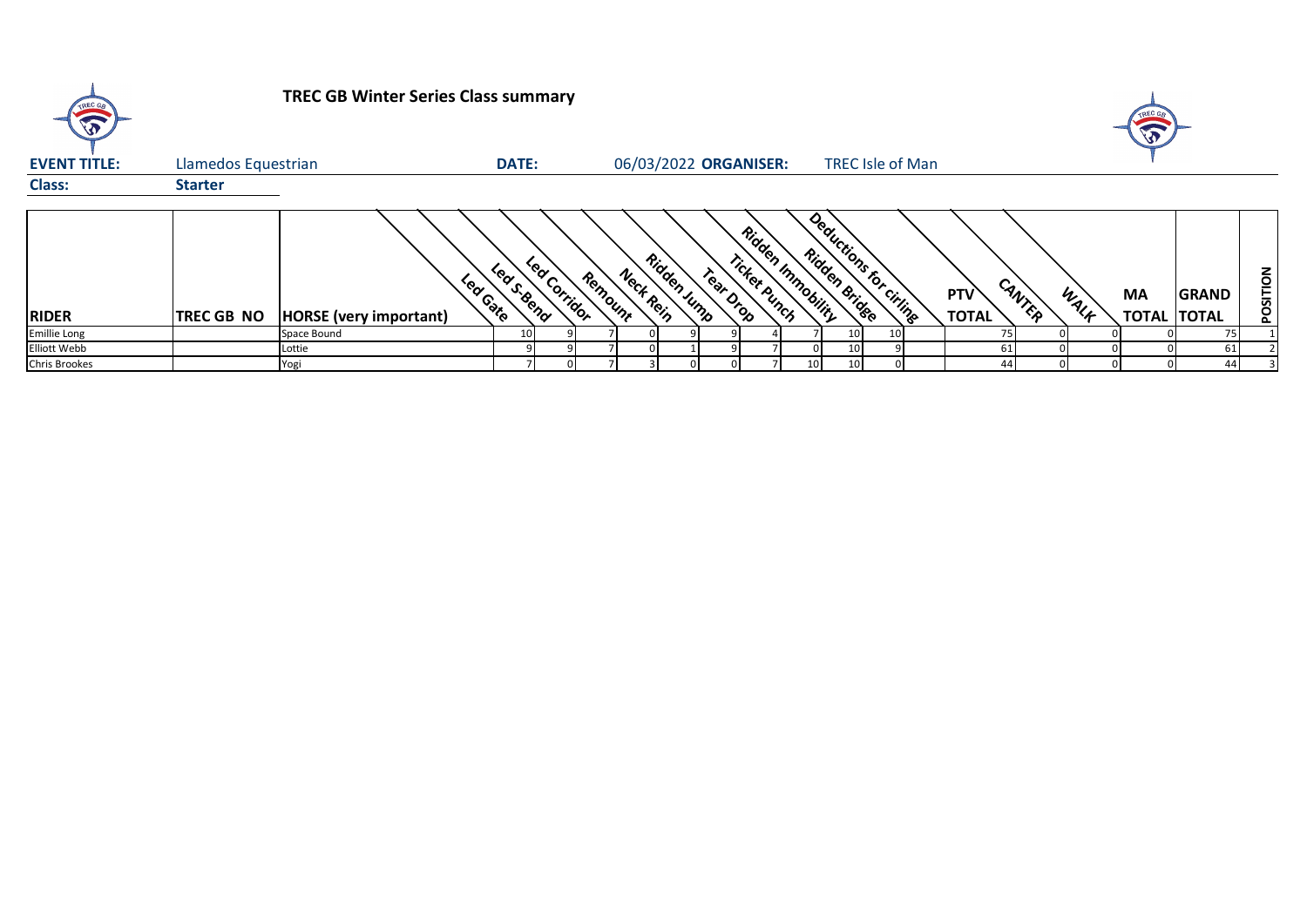## **TREC GB Winter Series Class summary**

## **Please overtype the word obstacle with the obstacle name.**

| <b>EVENT TITLE:</b>     | Llamedos Equestrian |                                         | DATE:     |              |               |               |          |                | 06/03/2022 ORGANISER: |                 |    |    | <b>TREC Isle of Man</b> |                     |        |      |                    |                              |          |
|-------------------------|---------------------|-----------------------------------------|-----------|--------------|---------------|---------------|----------|----------------|-----------------------|-----------------|----|----|-------------------------|---------------------|--------|------|--------------------|------------------------------|----------|
| <b>Class:</b>           | <b>Lead Rein</b>    |                                         |           |              |               |               |          |                |                       |                 |    |    |                         |                     |        |      |                    |                              |          |
| <b>RIDER</b>            | <b>TREC GB NO</b>   | Leader<br><b>HORSE</b> (very important) | Leas Bena | Led Corridor | Led Rein Back | Led Neck Rein | Led Jump | Leat Pear Orop | Lea Ticket Punch      | Led Immobility  |    |    | Deductions for circling | PTV<br><b>TOTAL</b> | CANTER | WALF | MA<br><b>TOTAL</b> | <b>GRAND</b><br><b>TOTAL</b> | NOLLISOd |
| Connie Dillon           |                     | Eesha                                   |           |              |               |               |          |                |                       |                 | 10 |    |                         | 82                  |        |      |                    | 82                           |          |
| <b>Felicity Shimmin</b> |                     | Conrhenny Rapunzel                      |           |              |               |               |          | 10 I           |                       | 10 <sup>1</sup> | 10 |    |                         |                     |        |      |                    | 78 I                         |          |
| Libby Lace              |                     | O'Malley                                | 10        |              |               |               |          | 10 I           |                       |                 |    | 10 |                         |                     |        |      |                    | 76                           |          |
| Oshyn John              |                     | Lottie                                  |           |              |               |               |          |                |                       |                 |    | 10 |                         |                     | 46     |      |                    |                              |          |